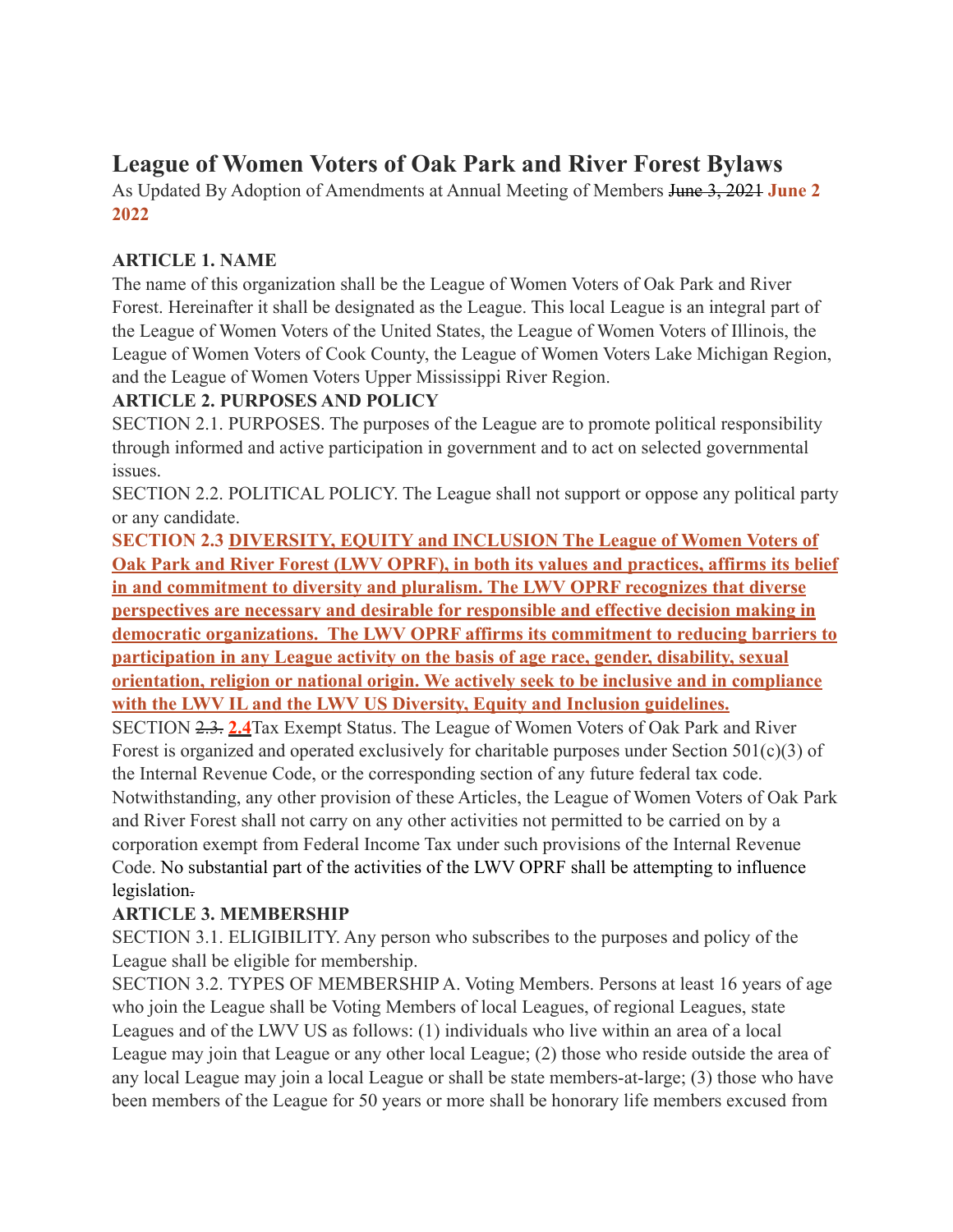the payment of dues. B. Associate Members. All others who join the League shall be **non-voting** Associate Members.

#### **ARTICLE 4. BOARD OF DIRECTORS**

SECTION 4.1. NUMBER, MANNER OF SELECTION, AND TERM OF OFFICE. The Board of Directors shall consist of the officers of the League, plus six directors, three of whom shall be elected at each successive Annual Meeting to serve for a term of two years. The Board may appoint up to two At Large Directors to serve until the next Annual Meeting. These meetings may take place in person or via Zoom or other virtual alternatives.

SECTION 4.2. QUALIFICATIONS. No person shall be elected or appointed or shall continue to serve as an officer or director of this organization unless that person is a Voting Member of the League.

SECTION 4.3. VACANCIES. Any vacancy occurring on the Board of Directors by reason of resignation, death or disqualification may be filled until the next Annual Meeting by a majority vote of the remaining members of the Board of Directors. Positions vacated mid-term may be filled by election at the next Annual Meeting and the elected director or officer shall serve the balance of the existing term. Three absences from a Board meeting by any officer or director without valid reason shall be deemed a resignation.

SECTION 4.4. POWERS AND DUTIES. The Board of Directors shall have full authority to manage the League's property and to conduct the business of the organization subject to the instructions of the Voting Membership. The Board of Directors shall plan and direct the work necessary to carry out the programs adopted by the National, State, Regional, and Cook County League Conventions and the Annual Meeting. To carry this out the Board shall create such committees as necessary. The Board of Directors shall appoint the Committee Chair(s) for one year and shall designate the Board member to whom the committee shall report.

**The Board of Directors shall adopt a Conflict of Interest policy or make revisions therein from time to time. The purpose of a conflict of interest policy is to protect the LWV OPRF's interest when it is contemplating entering into a transaction or arrangement that might benefit the private interest of an officer, director, or committee member of the LWV OPRF. The Conflict of Interest policy shall require that each director, officer and member of a committee with powers delegated by the Board shall annually sign a conflict of interest statement consistent with the terms of the conflict of interest policy then in effect.**  SECTION 4.5. EXECUTIVE COMMITTEE. The officers of the Board of Directors shall constitute the Executive Committee. The Executive Committee: shall prepare a budget for the ensuing year; shall exercise such other power and authority as may be delegated to it by the Board; shall report to the Board on all actions taken by it between regular meetings of the Board; shall present an annual budget to the Board of Directors' meeting at least one month prior to the Annual Meeting and to all members at least two weeks prior to the Annual Meeting; and shall meet as necessary in between meetings of the Board of Directors, as called by the President or any two members of the Executive Committee.

SECTION 4.6. MEETINGS. Meetings may take place in person or via Zoom or other virtual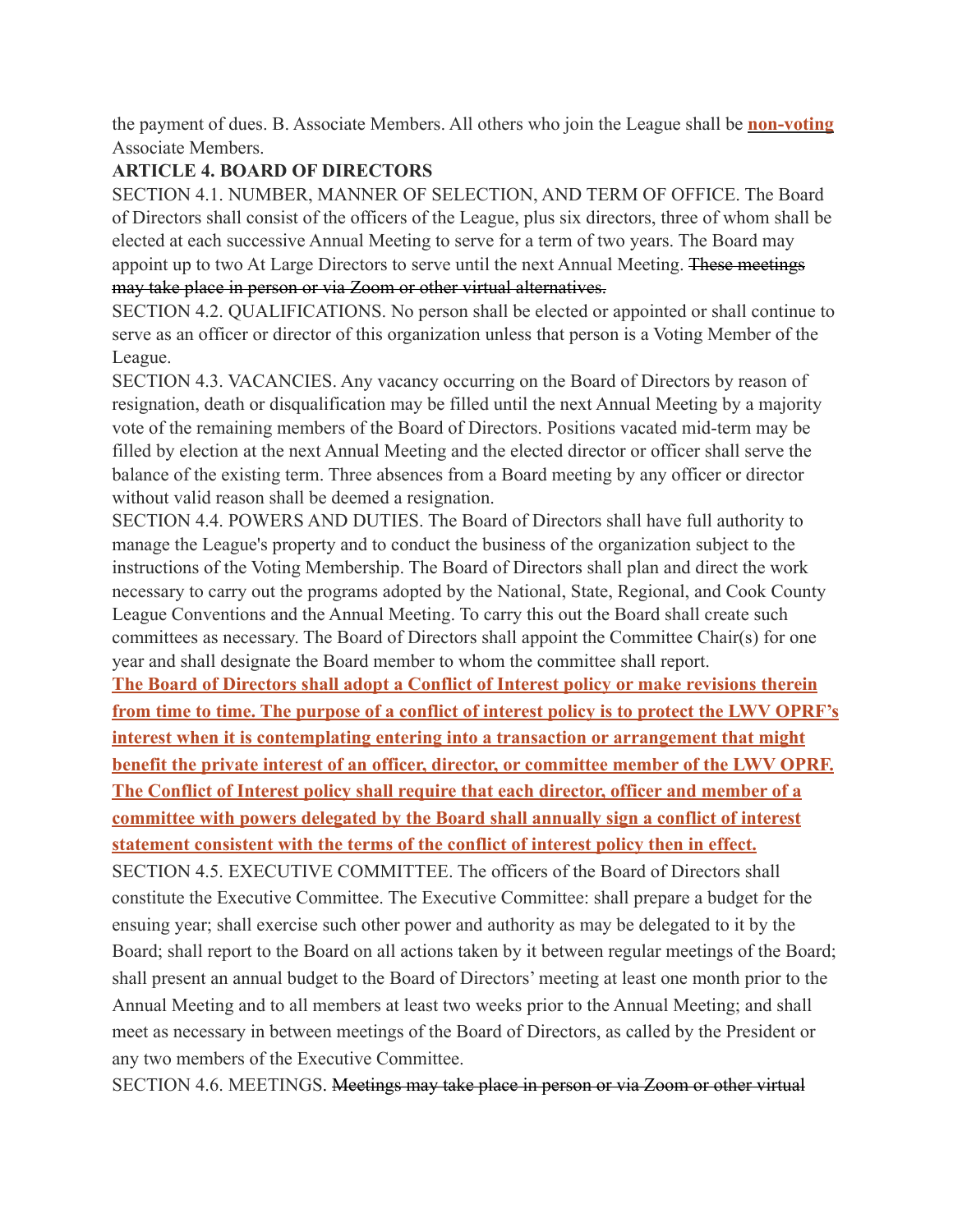alternatives**. The Executive Committee may, in its sole discretion, determine that any meeting of the members shall not be held at any place, but may instead be held by means of remote communication including teleconference or a virtual meeting platform. Participation in a meeting held by remote communication shall constitute presence in person at the meeting for all purposes, including quorum and voting, and is herein described as a meeting. A vote may be cast via ballot, voice or show of hands described herein as a vote, voting, or voting mechanism.**

There shall be at least eight meetings of the Board of Directors annually. A majority of the members of the Board shall constitute a quorum. There shall be no absentee or proxy votes. At the discretion of the President, a director may participate in and act at any meeting of the Board of Directors or the Executive Committee through the use of a conference telephone or other communications equipment allowing all persons participating in the meeting to communicate with each other **of remote communication including teleconference or a virtual meeting platform**. Participation in this way shall be considered attendance for purposes of quorum requirements.

SECTION 4.7. SPECIAL MEETINGS. The President may call special meetings of the Board of Directors and shall call a special meeting via Zoom or other virtual alternatives upon written request of five members of the Board. Members of the Board shall be notified of the time and place of special meetings by email, telephone or letter at least three days prior to such meetings. SECTION 4.8. VOTING ON URGENT MATTERS. When an urgent decision must be made by the Board between regular meetings, the President may call and/or email the members of the Board. A conference call via Zoom or other virtual alternatives may also be arranged. Board members must be given full information about the issues to be decided and sufficient time to share opinions and responses before the final decision is given. A quorum of the Board must respond. The emergency decision must be presented by the President at the next regularly scheduled meeting of the Board for ratification and the Secretary will include a record of the decision in the minutes.

#### **ARTICLE 5. OFFICERS**

SECTION 5.1. ENUMERATION AND ELECTION OF OFFICERS. The officers of the League shall be a President or two Co-Presidents, two or three Vice-Presidents, a Secretary and a Treasurer, all of whom shall be elected for terms of two years by the Voting Membership at an Annual Meeting and take office immediately. The President or one Co-President, one Vice-President and the Secretary shall be elected in odd-numbered years. If there is to be a Co-President, this person, two Vice-Presidents and the Treasurer shall be elected in the evennumbered years. The nominating committee has the ability to extend or shorten an officer's term up to a year to ensure that it complies with the staggered term requirement. The Treasurer in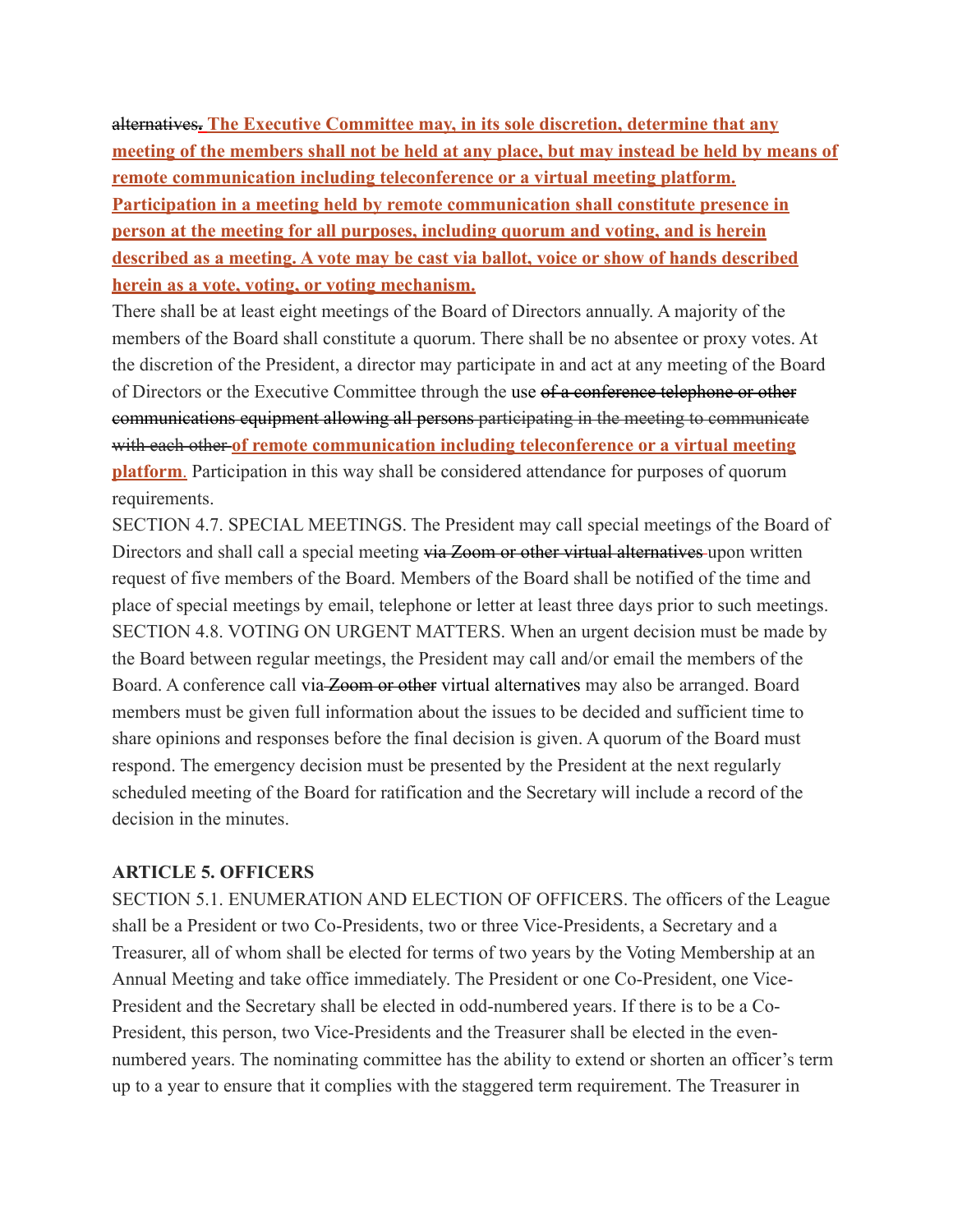office and the newly elected Treasurer shall serve concurrently through the end of the fiscal year. SECTION 5.2. THE PRESIDENT. The President shall preside at all meetings of the organization and of the Board of Directors or designate another person to do so; may sign or endorse checks, drafts or notes **or contracts**; shall be an ex-officio, a member of all committees except the Nominating Committee; and shall have such usual powers of supervision and management as may pertain to that office and perform such other duties as may be designated by the Board. The office of President may be performed by two persons designated Co-Presidents, who will share all of the powers and duties of the President a**nd described herein as the President.** SECTION 5.3. THE VICE-PRESIDENTS. If there is no Co-President, the two or three Vice-Presidents shall in the absence, disability or death of the President possess all the powers and perform all the duties of that office, until such time as the Board of Directors shall elect one of its members to fill the vacancy and shall perform such other duties as the President and the Board may designate.

SECTION 5.4. THE SECRETARY. The Secretary shall keep minutes of all meetings of the Board of Directors and the Annual Meeting; shall sign, with the President, all contracts and other instruments when so authorized by the Board; and shall perform such other functions as may be incidental to that office and as the President and the Board may designate.

SECTION 5.5. THE TREASURER. The Treasurer shall collect, receive and disburse all monies due; shall be the custodian of these monies; shall deposit them in a financial institution designated by the Board of Directors; shall disburse the same in accordance with the approved budget and expense policy; may sign or endorse checks, drafts or notes; shall present statements to the Board at their regular meetings and an annual report at the Annual Meeting; **shall be responsible for filing federal, state, and local government forms and payment of taxes and fees as required by law** and shall perform such other duties as the President and the Board may designate. When financial transactions require more than one signature, the Treasurer, President, or Board- designated Vice- President has the authority to sign.

#### **ARTICLE 6. STANDING COMMITTEES**

Unless otherwise specified, the members of Standing Committees shall be appointed by the Board of Directors for terms of one year. Three Standing Committees shall be organized by January 1st as per the following:

SECTION 6.1. NOMINATING COMMITTEE. The Nominating Committee shall consist of four members. The Chair and one member shall be elected at the Annual Meeting. The two other members shall be appointed by the Board. Two of the four members shall be members of the Board of Directors, and the other two shall be members who are not on the Board. The Nominating Committee's proposed slate for officers, directors, and members of the succeeding Nominating Committee shall be presented to the Board of Directors at the March meeting. This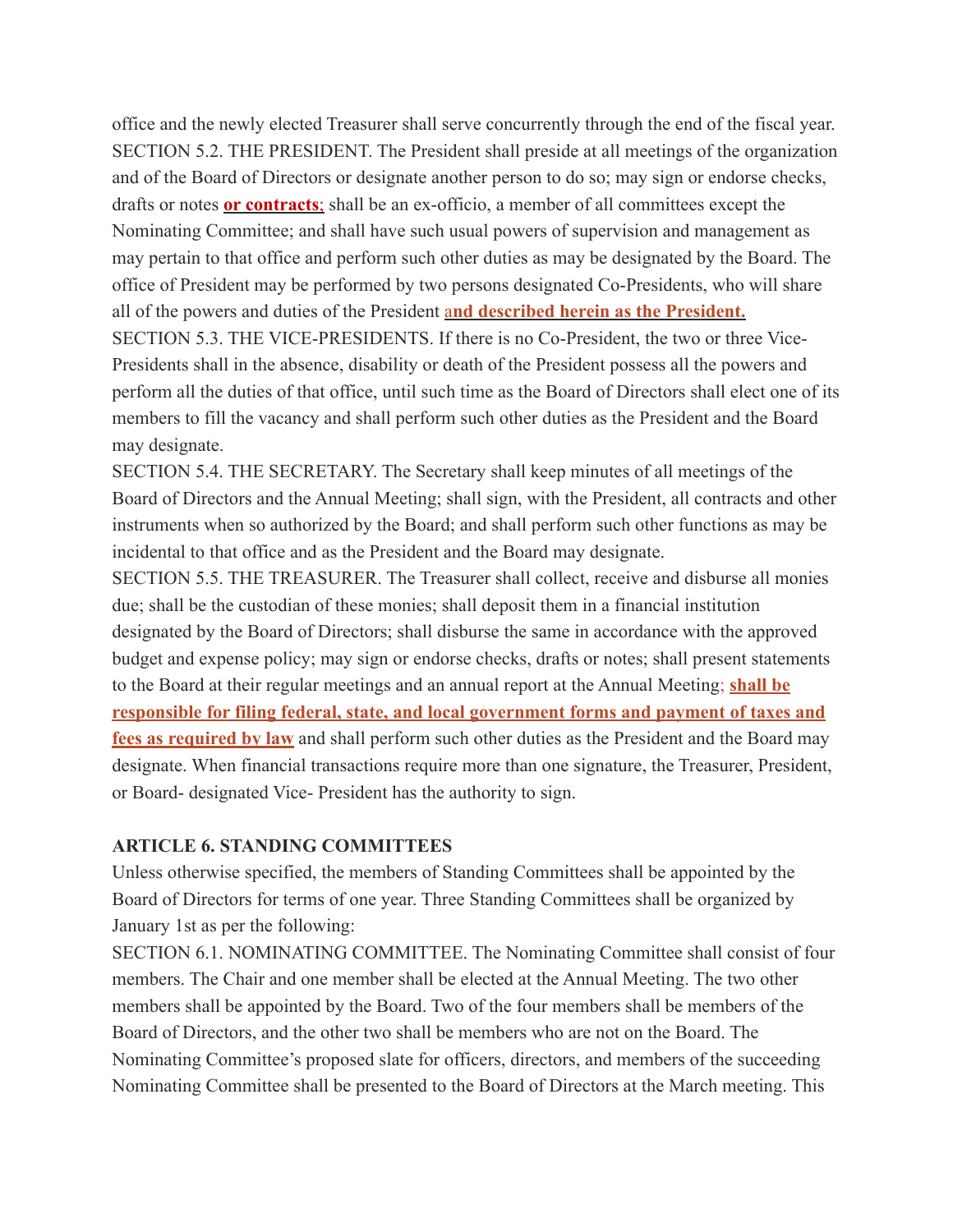proposed slate is to be presented to all Voting Members at least two weeks prior to the Annual Meeting.

SECTION 6.2. BYLAWS COMMITTEE. The Bylaws Committee shall review the current bylaws **minimally every two years beginning in 2022** and evaluate them for clear language, present day terminology, and ethical and consistent practices, and shall present its report to the Board of Directors at least by the March April meeting. The Chair of the Bylaws Committee shall present proposed changes to all Voting Members at least two weeks prior to the Annual Meeting and again at the Annual Meeting. This Committee shall have at least two members, one being a Board member.

SECTION 6.3. FINANCIAL REVIEW COMMITTEE. The books of the Treasurer shall be reviewed by a non-Board League member by September 30th. The financial report is reviewed by the Executive Committee and the outgoing and incoming Treasurers.

#### **ARTICLE 7. FINANCIAL ADMINISTRATION**

SECTION 7.1. FISCAL YEAR. The fiscal year of the League shall coincide with the League of Women Voters of the United States: July 1 to June 30.

SECTION 7.2. DUES. Dues shall be payable at the time of application for membership and shall be due and payable thereafter at a time determined by the Board. Student members, as defined by the League of Women Voters of the United States, shall pay up to one-half the amount of dues for that year. Any member who fails to pay within three months after dues become payable is subject to being removed from the membership. Members who pay dues after August 1 may not be included in the League Directory. On an ad hoc basis, the Executive Committee and/or Membership Development Chair(s) can reduce membership dues based on need. SECTION 7.3. DISTRIBUTION OF FUNDS ON DISSOLUTION. In the event of a dissolution or **merger** for any cause of the League of Women Voters of Oak Park and River Forest, all monies and securities or other property of whatsoever nature which at the time are under absolute control of the League of Women Voters of Oak Park and River Forest shall be distributed at the discretion of the Board, or such other persons as shall be charged by law with the liquidation or winding up of the League of Women Voters of Oak Park and River Forest and its affairs, to any member organization of the League of Women Voters national organization which is exempt under Section  $501(c)(3)$  of the Internal Revenue code or the corresponding section of any future federal tax code; or if none of these organizations are then in existence or exempt under those tax provisions, then, at the discretion of the Board, to another organization which is organized and operated exclusively for charitable and educational purposes and which has established its tax- exempt status under such designated tax provisions.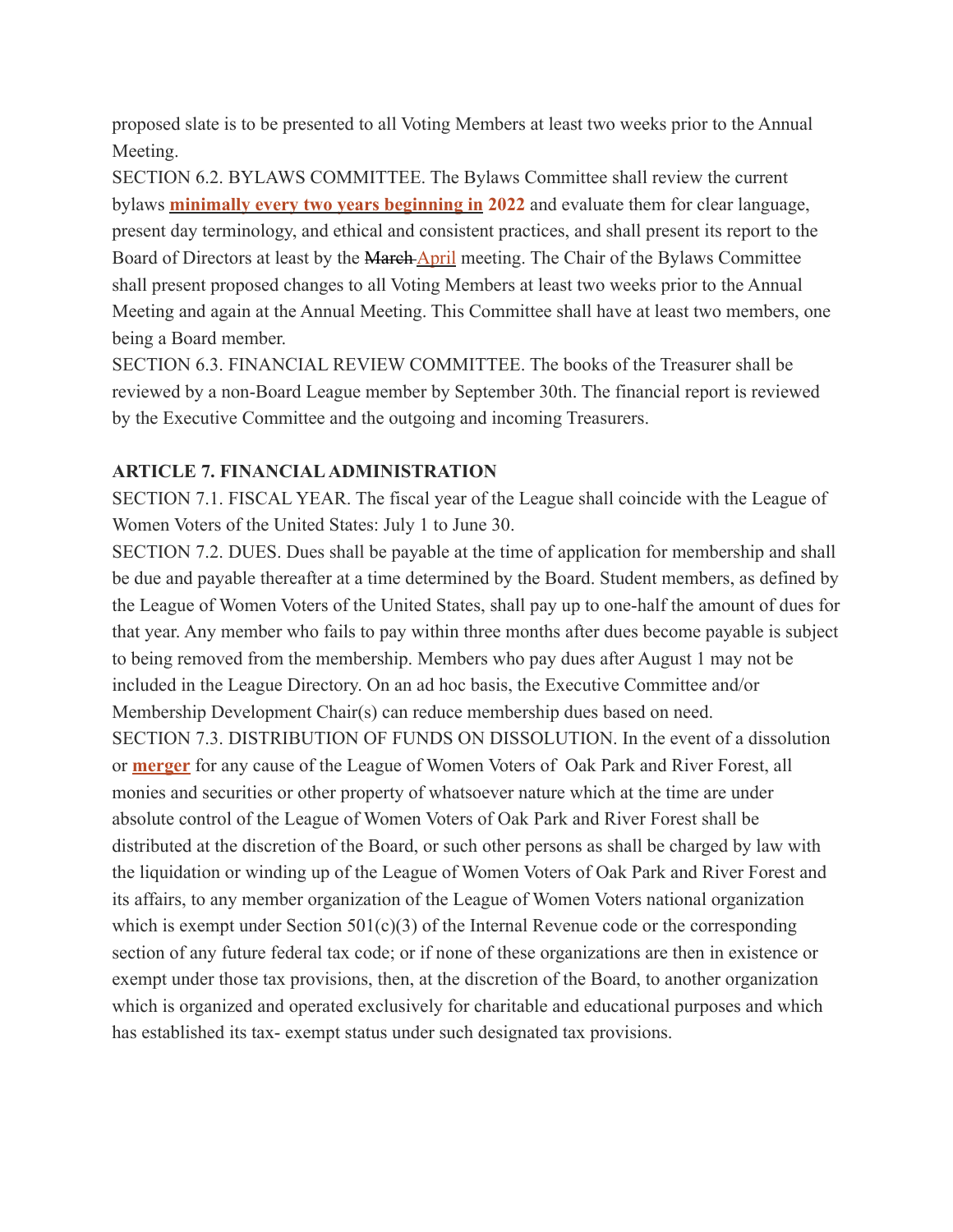## **ARTICLE 8. MEETINGS**

SECTION 8.1. MEMBERSHIP MEETINGS. Meetings may take place via Zoom or other virtual alternatives. There shall be an Annual Meeting of the entire membership each year, and the Board may choose to call additional meetings of the membership as it sees fit. The time**, place,** and place **and manner** of these meetings shall be determined by the Board. SECTION 8.2. ANNUAL MEETING. The Annual Meeting shall be held in May or June, the exact date to be determined by the Board. Ten percent of the total membership shall constitute a quorum at the Annual Meeting. The Annual Meeting shall: adopt a local program for the ensuing year; elect officers, directors and two Board or non-Board members of the Nominating Committee; adopt a budget and establish dues; transact such other business as may properly come before it.

## **ARTICLE 9. NOMINATIONS AND ELECTIONS**

SECTION 9.1. PROPOSED SLATE OF THE NOMINATING COMMITTEE AND NOMINATIONS FROM THE FLOOR. The proposed slate of the Nominating Committee for officers, directors, and members of the succeeding Nominating Committee shall be sent to all members at least two weeks before the date of the Annual Meeting. Immediately following the presentation of this report at the Annual Meeting, nominations may be made from the floor by any Voting Member provided the consent of the nominee shall have been secured. SECTION 9.2. ELECTIONS.

The election for any office shall be by ballot, **voice vote** or if a Zoom or other virtual meeting or **if in a virtual meeting**, by using a voting feature if there is more than one nominee for such office. When there is only one nominee for an office, election occurs by hand or a virtual approval vote. **If there is only one nominee, he/she is elected by acclamation**.

### **ARTICLE 10. PRINCIPLES AND PROGRAM**

The Principles, the philosophical basis of our organization, are concepts of government adopted by the National Convention and supported by the League as a whole. They are the authorization for the adoption of National, State, Regional, County and Local League Programs.

# **ARTICLE 11. SELECTING DELEGATES**

SECTION 11.1. CONVENTIONS. At a meeting prior to the submission deadline, the Board shall select delegates to attend conventions, including Zoom or other virtual meeting alternatives, under the provisions of the Bylaws of the League of Women Voters of the United States, Illinois, and Cook County, Lake Michigan Region and Upper Mississippi River Region. The number of delegates shall not exceed the number allotted.

SECTION 11.2. OTHER LEAGUE REPRESENTATION. The Executive Committee shall make